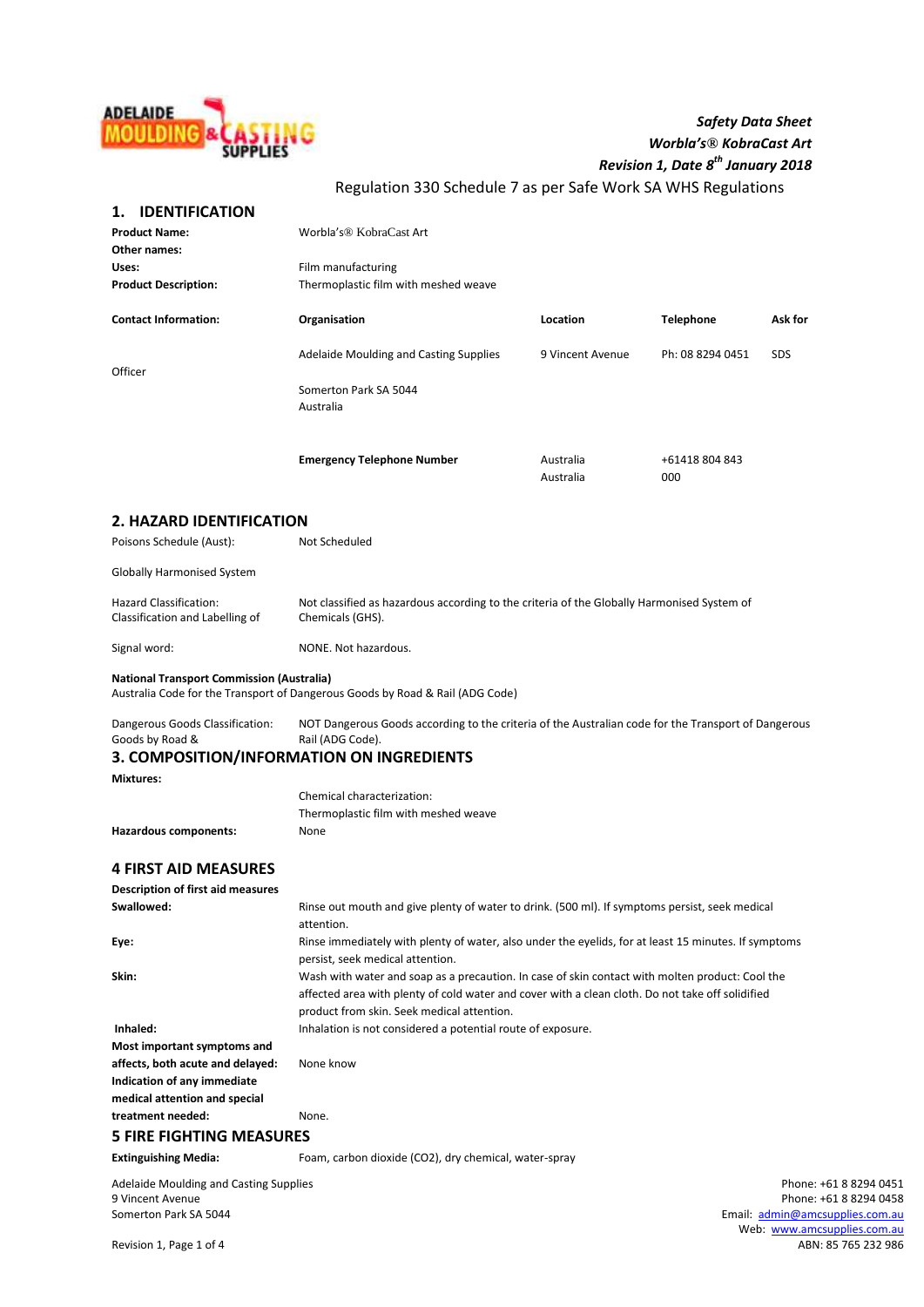**Special hazards arising from**

**the substance or mixture:** No decomposition if stored normally. No hazardous decomposition products known. Fire may produce: Irritant/corrosive, flammable as well as toxic distillation gases/vapours. In case of fire and/or explosion do not breathe fumes.

**Advice for firefighters:** Use breathing apparatus with independent air supply.

# **6 ACCIDENTAL RELEASE MEASURES**

**Personal precautions, protective equipment and emergency procedures:** Use personal protective clothing.<br> **Environmental precautions:** No specific precautions required **Environmental precautions:** No specific precautions required **Methods and material for P**ick up mechanically, avoiding dust, and place in container for disposal according to local regulations **containment and cleaning up:** (see section 13). **Reference to other sections:** Information for personal protective equipment look up chapter 8. Information for disposal see section 13.

# **7 HANDLING AND STORAGE**

**Precautions for safe handling Information for safe handling:** Wear gloves when handling molten material. Do not eat or drink during work – no smoking. Comply with the health and safety at work laws. **Information about protection:** Cool endangered areas with water spray. **against explosions and fires Conditions for safe storage, including any incompatibilities Information about separation** No particular requirements **or incompatible products:** Further information about Store in cool, dry place in tightly closed containers. **storage conditions: Specific end use(s):** Film manufacturing **8 EXPOSURE CONTROLS/PERSONAL PROTECTION Control Parameters:** None **Exposure Controls Personal protective equipment Hand:** Chemical-resistant gloves (EN 374). Insulated gloves. When handling molten material. Material of gloves: The selection of the suitable gloves does not only depend on the material, but also on futher marks of quality and varies from manufacturer to manufacturer. Suitable materials also for extended, direct contact (recommended: protection index 6, corresponding to a permeation rate > 480 minutes according to EN 374): Butyl rubber, Fluorocarbon rubber, Nitrile rubber, Rubber, natural, Natural ubber, Neoprene rubber. Follow the recommendations of the glove manufacturer for breakthrough properties especially for workplace conditions involving mechanical stress and contact duration. **Eye protection:** Use safety glasses.<br> **Body protection:** Light protective close **Light protective clothing. Protective and hygiene measures:** Take the usual precautions when handling with chemicals. Wash hands before breaks and at the end of workday. When using do not eat, drink or smoke. Avoid contact with skin, eyes and clothing.

# **Respiratory protection:** Not required under normal use.

# **9 PHYSICAL AND CHEMICAL PROPERTIES**

# **Information on basic physical and chemical properties**

# **Relevant safety data:**

| <b>Physical state:</b>                        | Film                               |                                 |
|-----------------------------------------------|------------------------------------|---------------------------------|
| Colour:                                       | According to product specification |                                 |
| Odour:                                        | <b>Odourless</b>                   |                                 |
| pH-Value:                                     | Not applicable                     |                                 |
| Changes in the physical state                 |                                    |                                 |
| <b>Melting Point:</b>                         | Not determined                     |                                 |
| Initial boiling point and boiling range:      | Not applicable                     |                                 |
| <b>Sublimation point:</b>                     | Not applicable.                    |                                 |
| Softening point:                              | Not determined                     |                                 |
| Flash point:                                  | No applicable                      |                                 |
| Lower explosion limits:                       | Not applicable.                    |                                 |
| <b>Upper explosion limits:</b>                | Not applicable.                    |                                 |
| Vapour pressure:                              | Not applicable.                    |                                 |
| Density:                                      | Not determined                     |                                 |
| Bulk density:                                 | Not determined                     |                                 |
| Water solubility:                             | insoluble                          |                                 |
| <b>Partition coefficient:</b>                 | Not determined                     |                                 |
| <b>Explosive properties:</b>                  | The product is not explosive.      |                                 |
| Viscosity / dynamic:                          | Not applicable.                    |                                 |
| Viscosity / kinematic:                        | Not applicable.                    |                                 |
| <b>Oxidizing properties:</b>                  | Product itself does not burn.      |                                 |
| <b>Solvent Content:</b>                       | 0.0%                               |                                 |
| <b>Adelaide Moulding and Casting Supplies</b> |                                    | Phone: +61 8 8294 0451          |
| 9 Vincent Avenue                              |                                    | Phone: +61 8 8294 0458          |
| Somerton Park SA 5044                         |                                    | Email: admin@amcsupplies.com.au |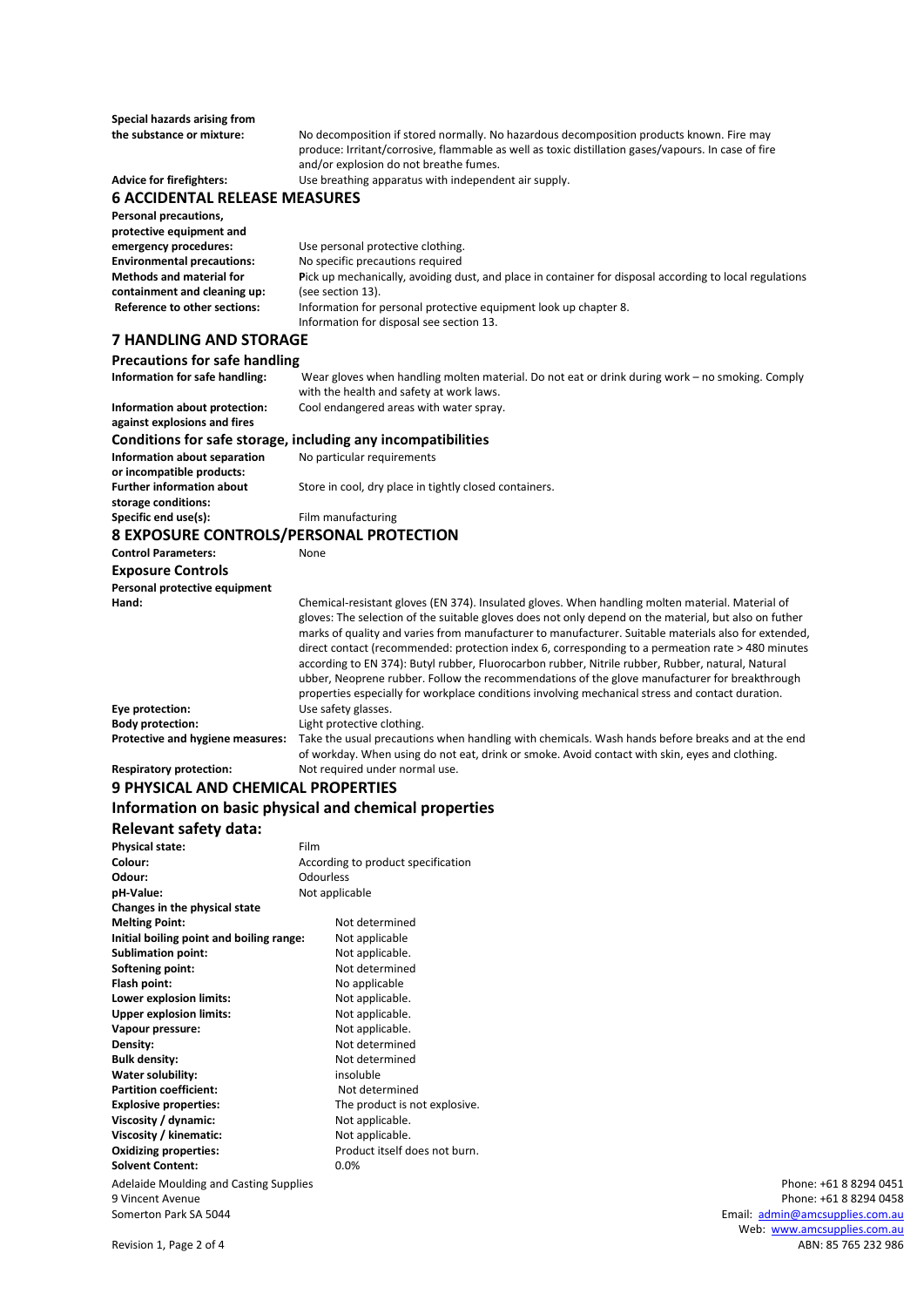**Solid Content:** 100% **Other information No data available** 

# **10 STABILITY AND REACTIVITY**

**Reactivity**

No dangerous reaction known under conditions of normal use.

### **Chemical stability**

Stable under normal conditions

#### **Possibility of hazardous reactions**

None under normal processing

#### **Conditions to avoid**

Protect from moisture.

#### **Incompatible materials**

None known.

#### **Hazardous decompositions products**

No decomposition if stored and applied as directed. May decompose slowly if local heating up above 150°C.

Risk of formation of toxic pyrolysis products.

#### **11 TOXICOLOGICAL INFORMATION**

According to our experience no damage to health has appeared even in case of long lasting contact.

#### **Information on toxicological effects**

There is no data available on the product itself.

#### **12 ECOLOGICAL INFORMATION**

| There are no data available on the product itself.                                    |
|---------------------------------------------------------------------------------------|
| There are no data available on the product itself.                                    |
| Negligible                                                                            |
| Results of PBT an vPvB assessment: There are no data available on the product itself. |
| There are no data available on the product itself.                                    |
| Do not flush into surface water or sanitary sewer system.                             |
|                                                                                       |

# **13 DISPOSAL CONSIDERATIONS**

**Waste treatment methods**

Can be disposed of with domestic refuse, after conferring with the local waste disposal company and the corresponding authorities.

### **Contaminated packaging**

Contaminated packaging should be emptied as far as possible and after appropriate cleansing may be taken for reuse. Packaging that cannot be cleaned should be disposed of like the product. Recommended cleaning agent: water with detergents.

#### **14 TRANSPORT INFORMATION**

**Land Transport (Australia)** ADG<br>Proper Shipping Name:

The product does not constitute a hazardous substance **Class:** The product does not constitute a hazardous substance<br>**Subsidiary Risk(s):** The product does not constitute a hazardous substance **Subsidiary Risk(s):** The product does not constitute a hazardous substance **UN Number:** The product does not constitute a hazardous substance<br> **Hazchem:** The product does not constitute a hazardous substance **Hazchem:** The product does not constitute a hazardous substance<br>**Pack Group:** The product does not constitute a hazardous substance **Pack Group:** The product does not constitute a hazardous substance<br>**Special Provision:** The product does not constitute a hazardous substance **Special Provision:** The product does not constitute a hazardous substance

#### **Sea Transport**

**IMDG**<br>**Proper Shipping Name:** 

The product does not constitute a hazardous substance **Class:** The product does not constitute a hazardous substance<br>**Subsidiary Risk(s):** The product does not constitute a hazardous substance **Subsidiary Risk(s):** The product does not constitute a hazardous substance<br>**IN Number:** The product does not constitute a hazardous substance **UN Number:** The product does not constitute a hazardous substance<br> **Hazchem:** The product does not constitute a hazardous substance The product does not constitute a hazardous substance Pack Group: The product does not constitute a hazardous substance **Special Provision:** The product does not constitute a hazardous substance **EMS:** The product does not constitute a hazardous substance **Marine Pollutant:** The product does not constitute a hazardous substance

**Air Transport (Australia)** IATA<br>Proper Shipping Name:

The product does not constitute a hazardous substance **Class:** The product does not constitute a hazardous substance<br> **Subsidiary Risk(s):** The product does not constitute a hazardous substance The product does not constitute a hazardous substance **UN Number:** The product does not constitute a hazardous substance **Hazchem:** The product does not constitute a hazardous substance Pack Group: The product does not constitute a hazardous substance

Adelaide Moulding and Casting Supplies **Phone: +61 8 8294 0451** Phone: +61 8 8294 0451 9 Vincent Avenue Phone: +61 8 8294 0458 Somerton Park SA 5044 Email: [admin@amcsupplies.com.au](mailto:admin@amcsupplies.com.au)